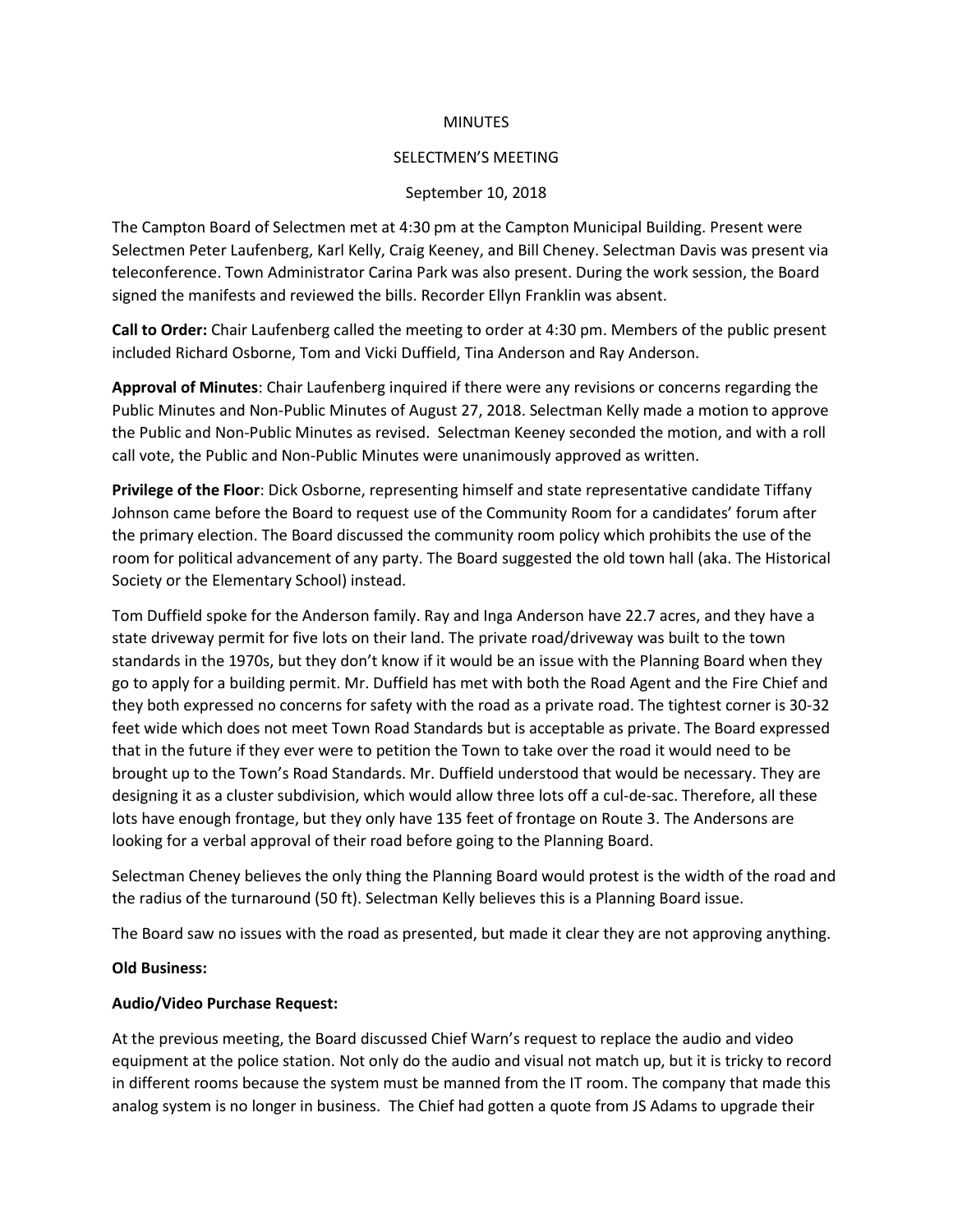camera system to digital for a total of \$3,116.00, which would be expended from the PD budget. He will continue looking for another quote if the Board desires.

The PD would like to replace all eight cameras and fix the whole system rather than doing the bare minimum. Several Board members said they would rather the PD only replace the three cameras that are not working and save the money on the other five for now.

Chief Warn said that we are unable to mix analog and digital systems, as they will not work together. He said the Town could still use the five working cameras we have for something, such as the firehouse or historical society. However, he believes that the improved quality in a new system would be well worth the investment. He brought up an instance where a drunk woman struck an officer. On the recorded video, viewers could see her strike him, but they could not hear what she said right before she hit him, which was key to the evidence. He said the audio and video also malfunction during viewings with the court, and the court has suggested getting a new system as well.

Selectman Davis said we should upgrade the whole system at once to save money in the long run.

# **Chair Laufenberg made a motion that we accept the proposal from JS Adams and upgrade the entire system. Selectman Davis seconded the motion. Selectmen Kelly and Cheney voted in favor, while Selectman Keeney remained opposed. Motion carried 4-1.**

Chief Warn also addressed the lock issue for the building. He said that the problem with keys is that they get scattered. As much as we try to control the key supply and prevent people from duplicating it, they always end up giving their key to someone else and we spend too much time tracking down keys.

The university just upgraded to a card system, which means there is a sense of responsibility with who is responsible for each key. With regular keys, no one knows whose key it is.

Selectman Davis said she thinks they should just upgrade the keys for the exterior doors right now, and maybe down the road budget for new technology. Discussion ensued on whether it was necessary to replace the locks as it has yet to be an issue. After discussion the Board agreed to table the issue.

# **New Business**:

# **a. Deer Run Dam Bond**

Carina told the Board that at the last CIP meeting, they discussed that that the plan still has \$300,000.00 in the plan for the 2018 year. Should the Board take out that \$300,000.00 this year, as we know we will incur costs on the dam project before the year's end? Or should we wait until we need the money? If we wait, we run the risk of the interest rates rising.

Selectman Davis suggested we do it now while the interest rates are low, because the rates are predicted to increase. Selectman Kelly asked what if we need more money. We only have Town Meeting authorization to take out \$300,000.00. Chair Laufenberg said that they had asked Bob Durfee if the costs would go up next year, and twice he said no, the cost will remain the same. Mr. Durfee's quote had a 20% contingency, and the money we already paid includes that contingent. Before we ask for more money, we should talk to Mr. Durfee about his previous claim. Chair Laufenberg said that according to Mr. Durfee the plan is to still put a shovel in the ground by spring. The project would take the rest of the summer and be complete by fall.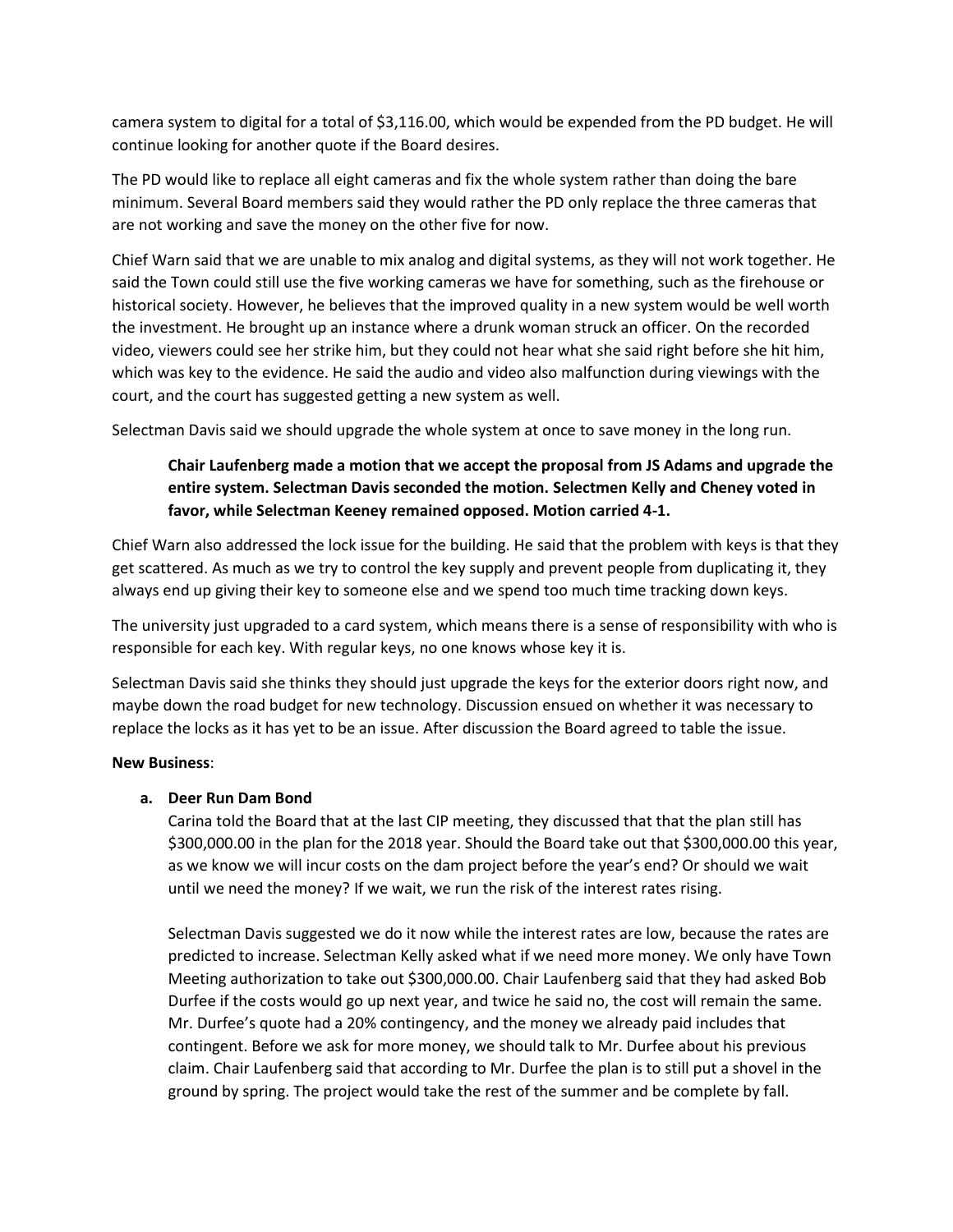The Board agreed we give Bob Durfee a deadline for a final bid. This deadline would be for one of the October Selectboard meetings or one of the earlier November meetings. The Board also agreed to move forward on the loan and Carina said she will get the bond process started with Northway Bank.

### **b. Beebe River MOU Draft**

There is currently no draft to discuss. Bob Welsh said if he doesn't see a draft by the beginning of next week he will have his lawyer draft something.

### **c. Hazard Mitigation Plan Update 2019 – Grant Agreement**

Carina reminded the Board that every five years, we need to update our hazard mitigation plan, which keeps us legal with FEMA so we can accept their funds. 2019 is the renewal year. The Homeland Security and Emergency Management Division has a grant for the towns that is a 25/75 split. Campton's total cost to update is \$10,000.00, so this means that the state will pay \$7,500.00 and the town will pay \$2,500.00.

The Board is moving forward with updating this plan and we will use June Garneau from Mapping and Planning Solutions.

**The Campton Board of Selectman, in a majority vote accept the terms of the pre-disaster mitigation program as presented in the amount of \$7,500.00 for local hazard mitigation plan update. Furthermore, the plan acknowledges that the total cost of this project will be \$10,000.00, in which the town will be responsible for a 25% match, which totals \$2,500.00. Further, The Board authorizes the Town Administrator to sign all documents related to the grant. The above was duly moved and seconded, and the Board unanimously voted in the affirmative.**

Carina reported that we did receive the second FEMA check for roughly \$59,000.00. We are still missing the \$6,240.00 check. Vice-Chairman Kelly as the EMD Director was not sure if those funds were included in the check we just received and will look into it.

If the Board wants to accept the check to expend the funds, they must schedule a public hearing and list that hearing in the paper. Carina suggests waiting until all the funds are received so one public hearing can be held.

#### **d. Personnel Items: Employee Job Descriptions & Sample Evaluations**

Carina had three employee job descriptions to present to the Board. The police chief updates his job descriptions regularly and the fire chief's was also updated in 2017 so they do not need any changes. She has also updated her own job description with some grammatical language and other minor changes.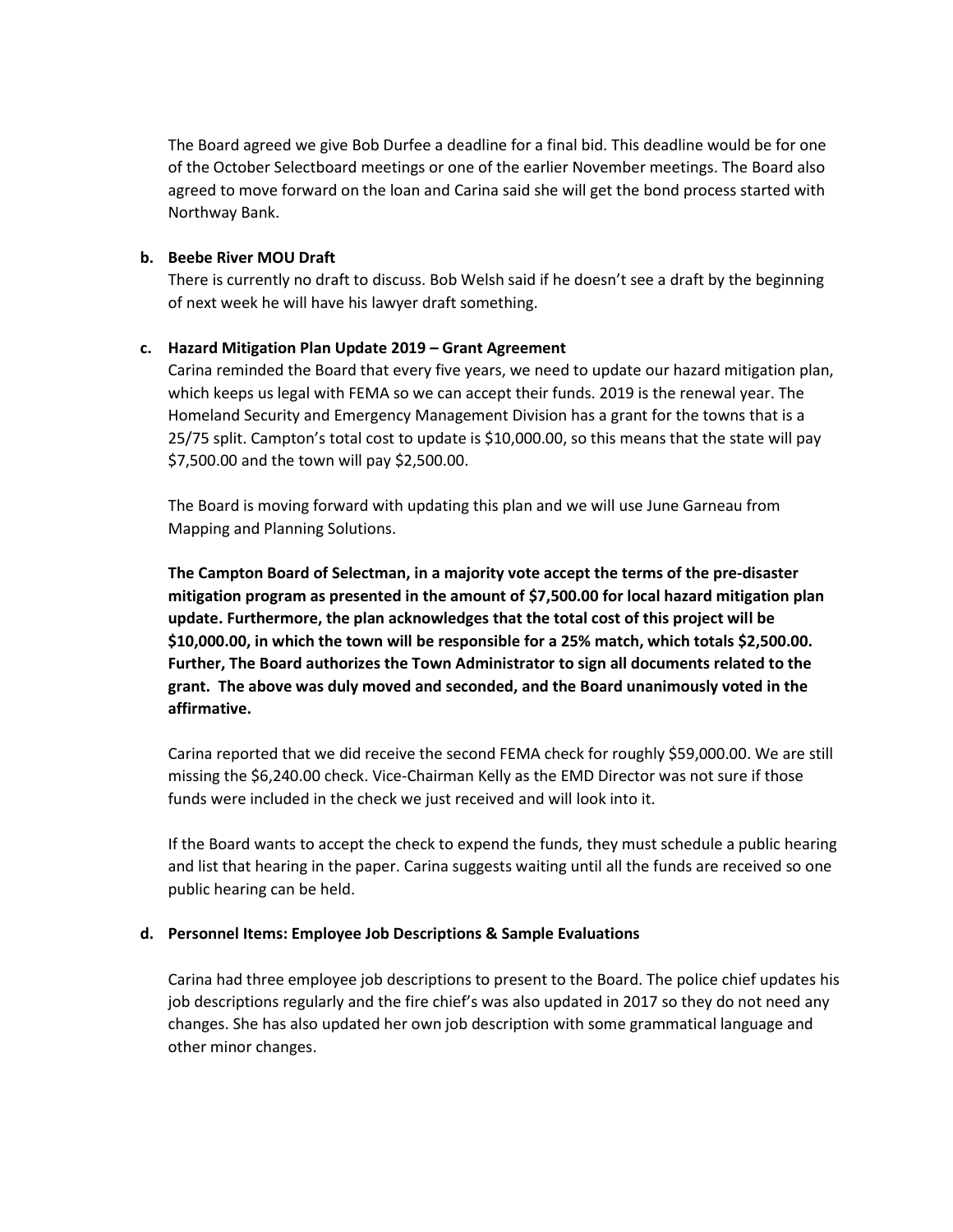Selectman Keeney suggested that we include quarterly updates for department heads in their job descriptions. These would mean meetings between the department heads and the Board of Selectmen.

The Board will update the descriptions a few at a time so they are not overwhelmed. On the docket for the next meeting:

Road Agent Rec Director Town Clerk/Tax Collector Treasurer (currently an elected position, but in 2020 it will be an appointed position.)

Carina emailed some other towns for samples of their employee evaluations. She got around 10- 12 responses, and she believed the best ones were from Tilton and Conway. Tilton uses a 1-3 scale which represents below expectations, met expectations, and beyond expectations. There are sections to comment on each one and a section to review goals and objectives from the previous year. Carina prefers Conway's, because it is much more detailed and covers a larger scale, however, it would require more work on these evaluations.

Selectman Keeney said he likes the idea of Conway's form, because many employees really care about the answers they receive on their forms. He simply doesn't like the fact that they can be rated by decimal points.

The Board also discussed that they should start basing merit pay on the goals and objectives an employee meets throughout the year.

Selectman Davis said that this form seems to be for department heads and not just employees. She suggested tweaking this form and then bringing it back.

Carina suggested we change our evaluations across the board rather than continuing to use the evaluations that don't work. She will create a draft of the non-supervisory employee evaluations and bring them back to a future meeting.

# **Correspondence**:

**State-wide Auction:** Vehicles going to auction will be the cruiser, the backhoe, and the six-wheeler. Carina will get this information to the auction. Vehicle drop off dates are Thursday, October 11 and Friday the 12<sup>th</sup>.

#### **Bridge Maintenance:**

Chief Warn said that we had previously held a discussion about cameras on the bridge and corresponding with those cameras from the PD building. The information he received was that we need an internet line to do that. They had two lines running to the bridge, one for fire and one for police. However, the fire department requested both because they needed a backup. Peter Moore suggested they put a cellular communicator into that one line so that the PD can use it and the FD would charge them to use that line.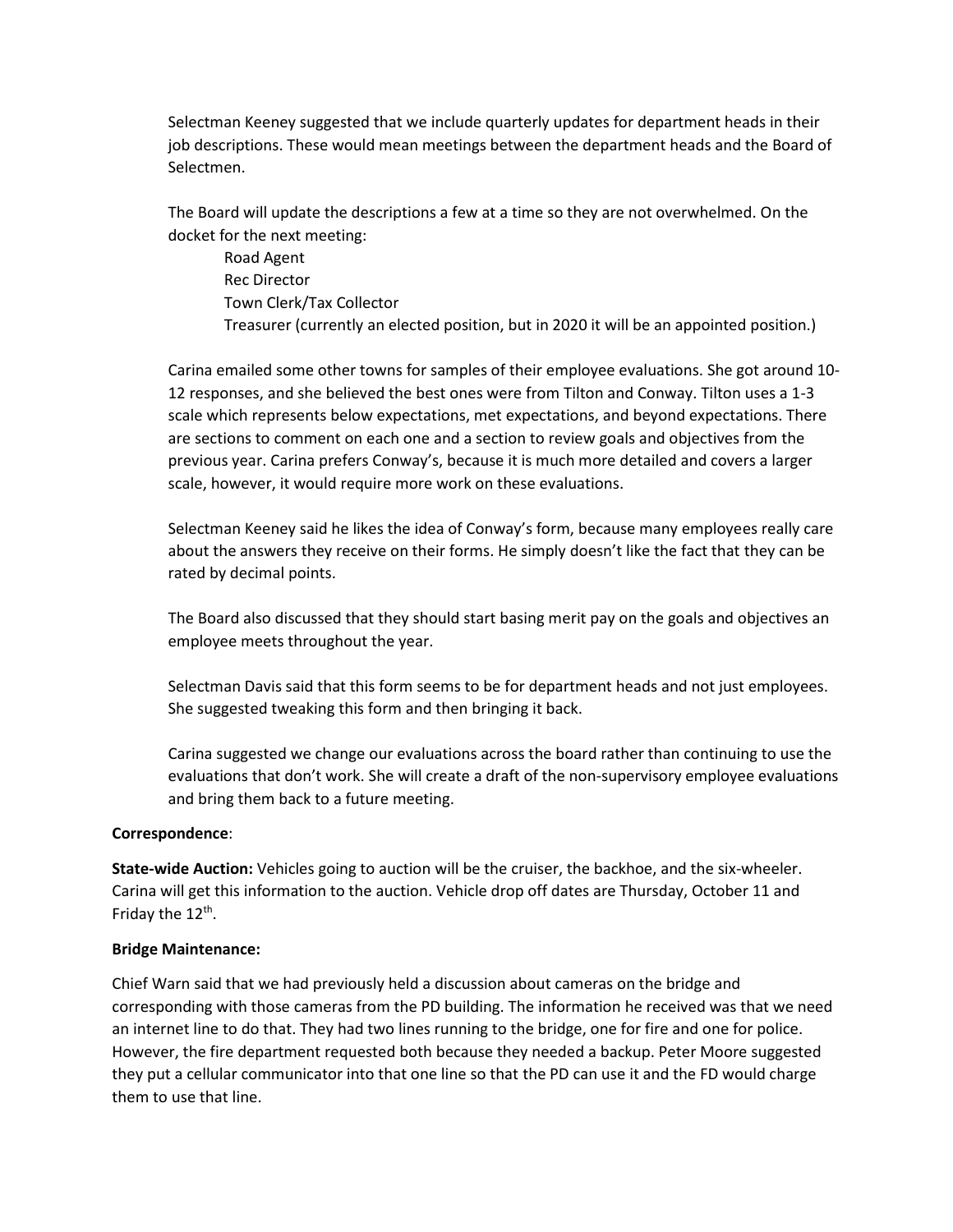The other option is to get internet from the closest establishment, which would be the Covered Bridge Restaurant. We would then be paying a monthly fee to Spectrum. Currently, they have to put a cruiser with lights on outside the bridge just to keep the officer safe in the small space. Chief was unsure how much this will cost but we are going to take whichever option is best.

The new lights for the bridge have arrived, and Mort will set up a date within the next week to get the new lights installed. He asked to close the bridge for a 2 hour period of time. They are trying to figure out a scenario which would allow him to still be efficient without a complete shutdown. Butch said he did not have an issue with that, but it is a state road so there are some issues with simply closing it.

It was discussed that cleaning the bridge out would be a great opportunity during the closure.

*Selectman Davis left the meeting at this time.*

# **Checklist Supervisors:**

We should update one of our job descriptions with the responsibility of making sure the checklist supervisors meet their deadline for newspaper postings.

# **Budget Season:**

Carina has alerted department heads, and everyone the Board meets with during budget season, that the Board is going to discuss budget concerns early. These meetings are scheduled for October 15<sup>th</sup>, 29<sup>th</sup>, November 5<sup>th</sup> and 19<sup>th</sup>. By end of November we should have met with everyone and can use December to apply finishing touches and wrap up the budget by the end of the year.

# **Tax Agreement:**

Everyone has an updated tax agreement spreadsheet in their packet.

# **Circulator Pump**

The circulator pump in the utility room has been constantly running, for reasons unknown. It runs off the heat exchange system, so we are unsure why it is running. In a separate issue, the thermostat in the community room is not working. Mort Donahue came out to check the circuit and expressed it was the compressor, not the circuit. American Air Systems is getting the Town a quote to fix both the compressor and the circulator pump.

# **Board Concerns**

Selectman Kelly asked for an update on the information center building. Carina reported that Exit 28 Ski Rentals bought the building and should still be operating the information center out of that building. Selectman Kelly said that one individual told him the information center is never open. Carina said since they are now a for-profit business, if they stop running the information center they will lose their charitable exemption for taxes. Since the sale was after April 1, they still qualify until the 2019 tax year. Our assessors are aware of this and will schedule a pickup next spring.

Selectman Keeney reported that they began work on the fire station today. Saulnier Concrete is going to extend the foundation up to the floor level. We can then pour concrete against that and prevent water getting in.